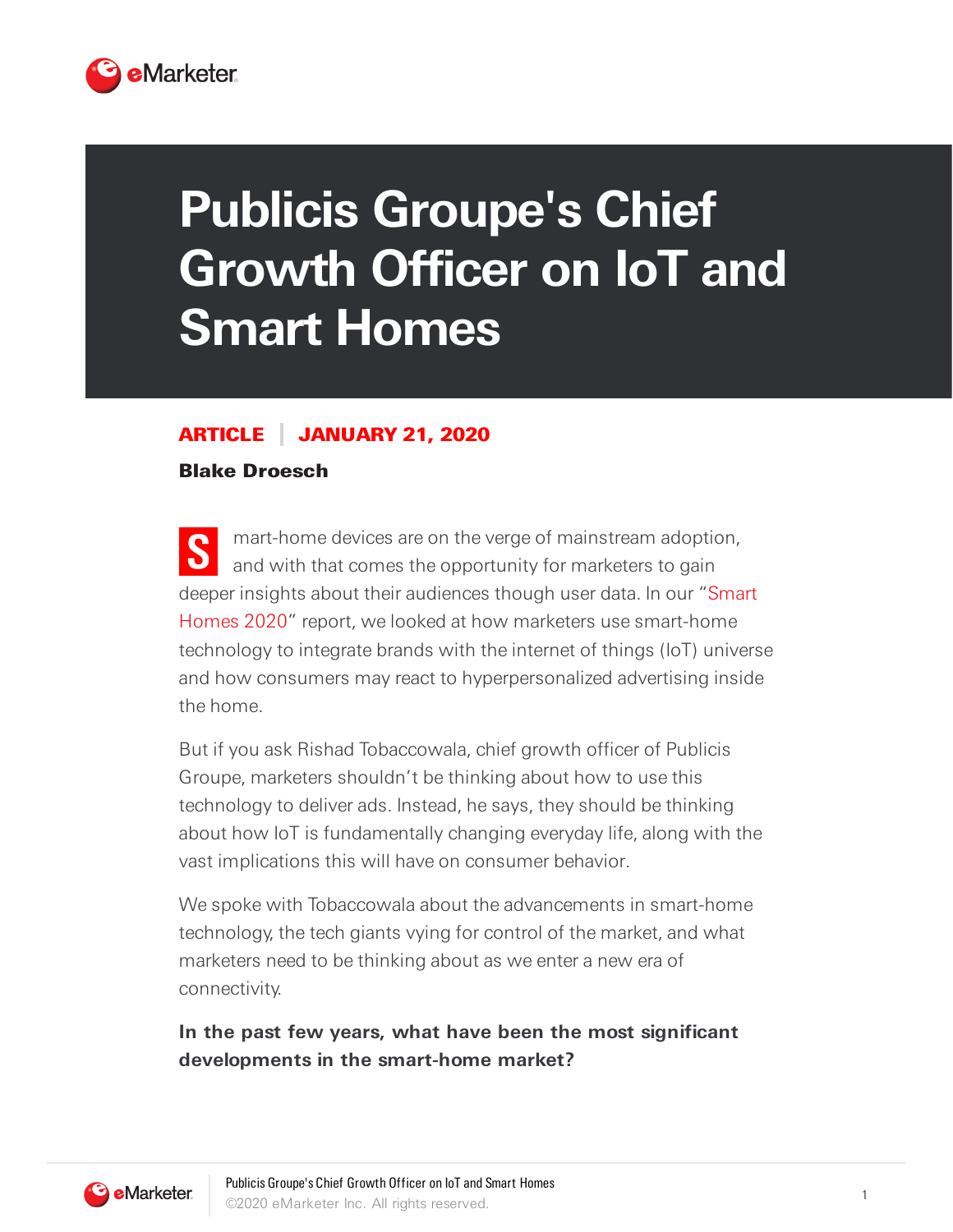I would say the three biggest changes have been, one, the widespread use of things like Google Home and Amazon Echo. The second would be the use of Nest or other security-monitoring systems. And the third is enhanced coverage inside the home with wireless mesh networks like Eero, the company that was [acquired](https://www.buzzfeednews.com/article/nicolenguyen/amazon-acquisition-eero-routers-privacy) by Amazon in early 2019. Now you have much stronger, deeper internet connections at home voice-assisted devices in the house and monitoring devices outside the house.

# **Will voice control continue to be the main utility in smarthome technology?**

As you can see today, almost everybody who does voice focuses on six or seven routines. While there may be hundreds of Alexa skills, people stick to "Tell me the weather," "Play this music," "Tell me a joke." None of these are sophisticated routines. So to do something more advanced than voice makes no sense.

### **What smart-home technologies do you think the major brands in this space are likely to venture into next?**

Roughly 35% to 40% of the US economy is in three areas: healthcare, education and finance. Healthcare is the biggest, so Apple and Amazon, without a doubt, are going to look at the home as a way to deliver healthcare. When it comes to smart homes, don't think, "How do you turn on your television?" Think, "How do you monitor and receive healthcare?"

For education, look at business schools. For the first time, these programs are losing a significant amount of applicants. Why is that? Basically, it's because you're paying for a whole bunch of s--- that many people don't need—like football fields and tenured professors and everything else. Increasingly, you can get an amazing education at home. Think about high-quality screens in-home, the ability to do all kinds of interactive learning games, to dial in and simultaneously be with professors.

The key thing that these technologies do is they destroy the barriers of time, space and cost. And those are the three barriers we've basically

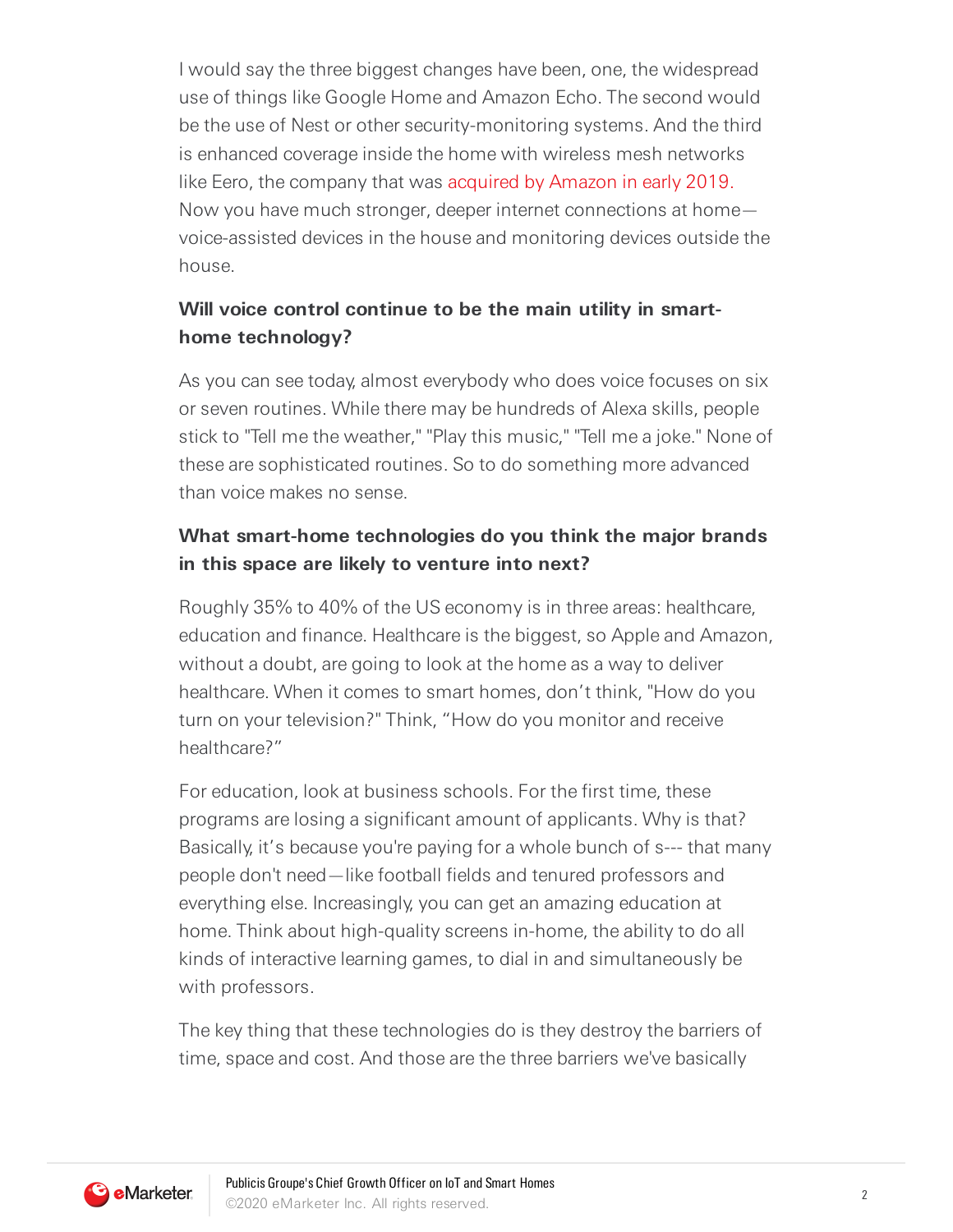always dealt with: Can I get there? Can I get there now? Can I get there cheaply? These technologies are doing that, which is significant.

# **What needs to evolve in order to bring smart-home technology to this level?**

I have this belief that there are three connected ages. The first one was built around commerce and search, which Amazon and Google dominated from 1989 to 2007. The second connected age occurred between 2007 to about a year ago around social and mobile, which Apple and Facebook dominated. So, while the first age connected us to commerce and information, the second connected us to everybody all the time.

The third connected age is things connecting to things, which is the Internet of Things—data connecting to data, new ways of connecting of which voice is the first one—and much faster ways of connecting, such as 5G.

# **Is there room for marketing in this third wave you're describing?**

The big thing with the advertising industry is we don't have the imagination for thinking about the future of business. We're thinking only about the future of communication. There are areas where we are going to have to shift our thinking. We need to think less about advertising and more about marketing and business transformation. How do we reconfigure our businesses to deliver products and services in this new world?